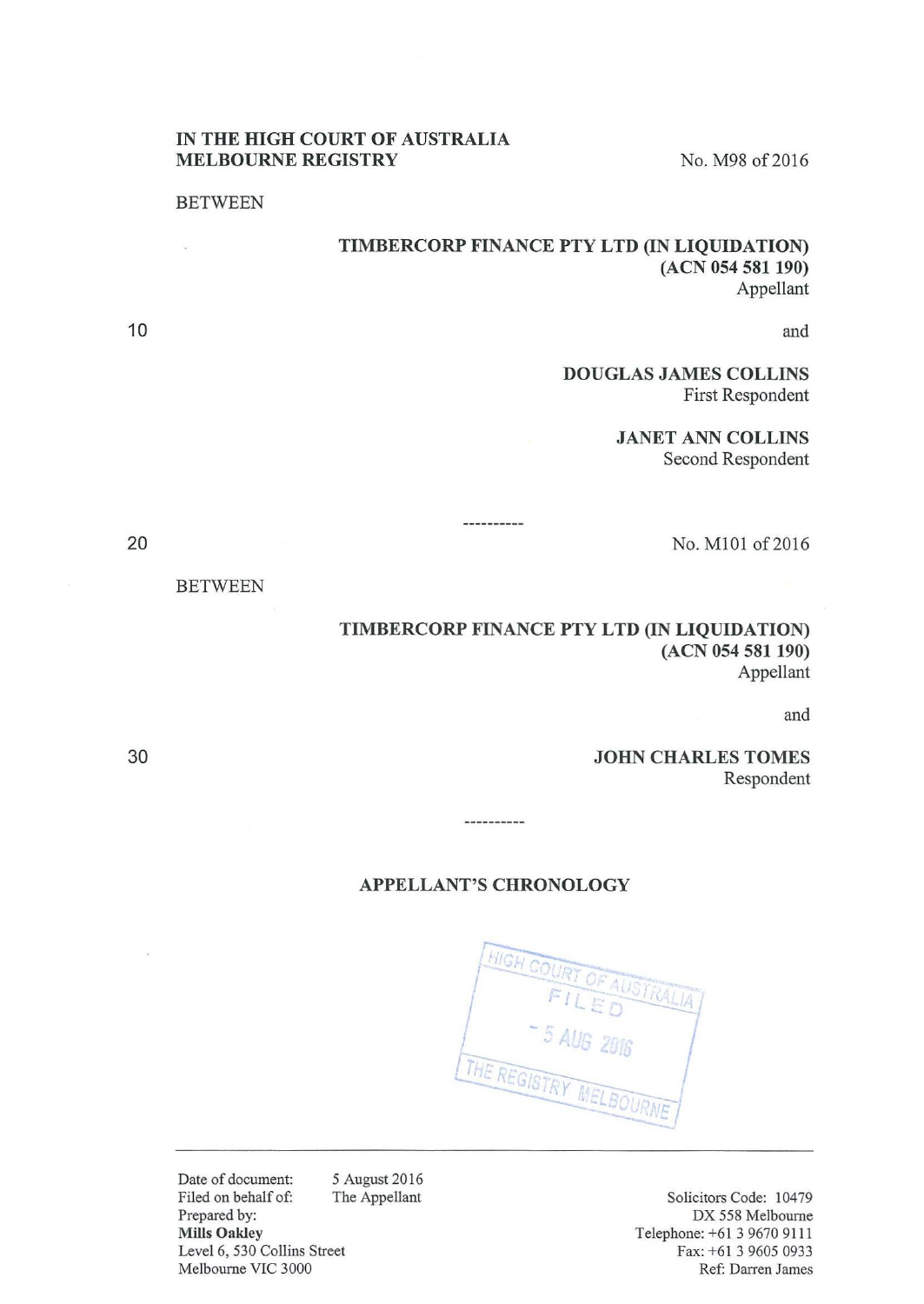# **1: CERTIFICATION**

1. This chronology is in a form suitable for publication on the intemet.

# **11: CHRONOLOGY**

|    | Date             | <b>Event</b>                                                                                                                              | AB ref. |
|----|------------------|-------------------------------------------------------------------------------------------------------------------------------------------|---------|
|    | May 2008         | Mr Tomes applied to the Appellant for a loan to<br>fund his acquisition of interests in the 2007<br>Almond Project and 2008 Olive Project |         |
| 10 | May 2008         | Mr Tomes subscribed to 74 almondlots in the 2007<br>Almond Project and 77 grovelots in the 2008 Olive<br>Project                          |         |
|    | 12 June 2008     | Mr and Mrs Collins applied to the Appellant for a<br>loan for the acquisition of 10 grovelots in the 2008<br>Olive Project                |         |
|    | June 2008        | Mr and Mrs Collins subscribed to 10 grovelots in<br>the 2008 Olive Project                                                                |         |
|    | 23 April 2009    | Administrators appointed to the Timbercorp Group<br>companies                                                                             |         |
|    | 29 June 2009     | Liquidators appointed to the Timbercorp Group<br>companies                                                                                |         |
| 20 | September 2009   | M+K Lawyers retained by Mr and Mrs Collins and<br>by Mr Tomes                                                                             |         |
|    | 27 October 2009  | Mr Woodcroft-Brown commences group<br>proceeding SCI 9807 of 2009, with M+K Lawyers<br>as solicitors on the record                        |         |
|    | 12 February 2010 | Amended Statement of Claim in group proceeding                                                                                            |         |
|    | 30 April 2010    | Further Amended Statement of Claim in group<br>proceeding                                                                                 |         |
| 30 | 2 August 2010    | Second Further Amended Statement of Claim in<br>group proceeding                                                                          |         |
|    | 13 August 2010   | Third Further Amended Statement of Claim in<br>group proceeding                                                                           |         |
|    | 6 October 2010   | Fourth Further Amended Statement of Claim in<br>group proceeding                                                                          |         |
|    | 10 February 2011 | Fifth Further Amended Statement of Claim in<br>group proceeding                                                                           |         |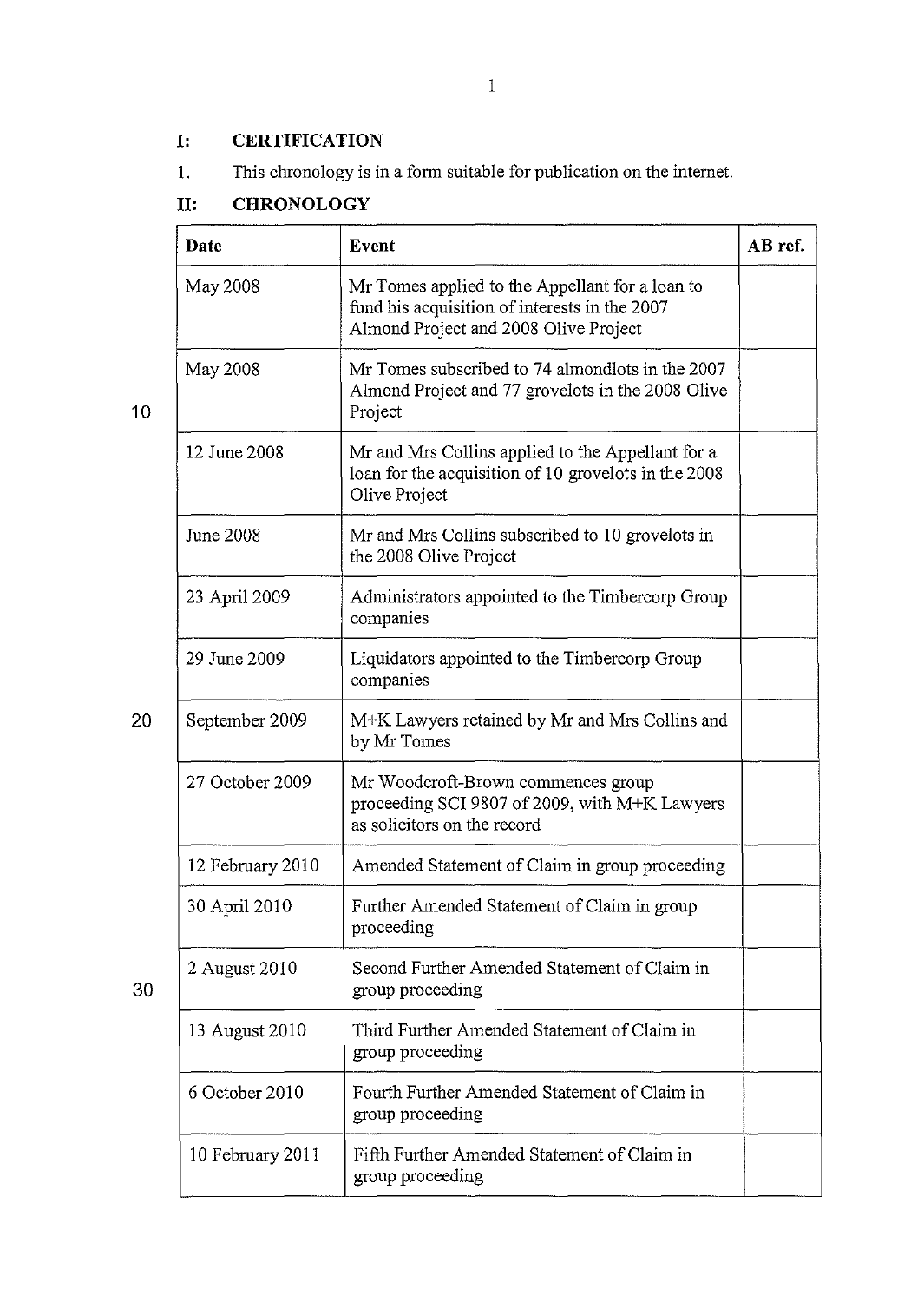|    | Date                              | Event                                                                                                                                  | AB ref. |
|----|-----------------------------------|----------------------------------------------------------------------------------------------------------------------------------------|---------|
|    | 21 April 2011                     | Sixth Further Amended Statement of Claim in<br>group proceeding                                                                        |         |
|    | 23 May 2011 -<br>1 September 2011 | Hearing of group proceeding                                                                                                            |         |
|    | 1 September 2011                  | Judd J delivered judgment in the group proceeding                                                                                      |         |
|    | 27 October 2011                   | Judd J made final orders in the group proceeding                                                                                       |         |
| 10 | 10 October 2013                   | Court of Appeal dismissed appeal in group<br>proceeding                                                                                |         |
|    | 11 April 2014                     | High Court refused special leave to appeal in group<br>proceeding                                                                      |         |
|    | 13 June 2014                      | The Appellant commenced proceedings against Mr<br>and Mrs Collins                                                                      |         |
|    | 12 August 2014                    | Defence and counterclaim in Collins matter                                                                                             |         |
|    | 15 September 2014                 | The Appellant commenced proceedings against Mr<br>Tomes                                                                                |         |
|    | 4 December 2014                   | Amended defence in Collins matter                                                                                                      |         |
|    | 10 February 2015                  | Defence and Counterclaim in Tomes matter                                                                                               |         |
| 20 | 12 February 2015                  | Amended defence in Collins matter                                                                                                      |         |
|    | 25 February 2015                  | Amended Defence and Amended Counterclaim in<br>Tomes matter                                                                            |         |
|    | 11 March 2015                     | Reply in <i>Collins</i> matter                                                                                                         |         |
|    | 17 March 2015                     | Reply in Tomes matter                                                                                                                  |         |
|    | 26 March 2015                     | Rejoinder in Tomes matter                                                                                                              |         |
|    | 31 March 2015                     | Rejoinder in Collins matter                                                                                                            |         |
|    | 1 April 2015                      | Judd J ordered that a separate question be<br>determined under rule 47.04 of the Supreme Court<br>(General Civil Procedure) Rules 2005 |         |
|    | 9 April 2015                      | Amended reply in Tomes matter                                                                                                          |         |
|    | 9 April 2015                      | Amended reply in Collins matter                                                                                                        |         |